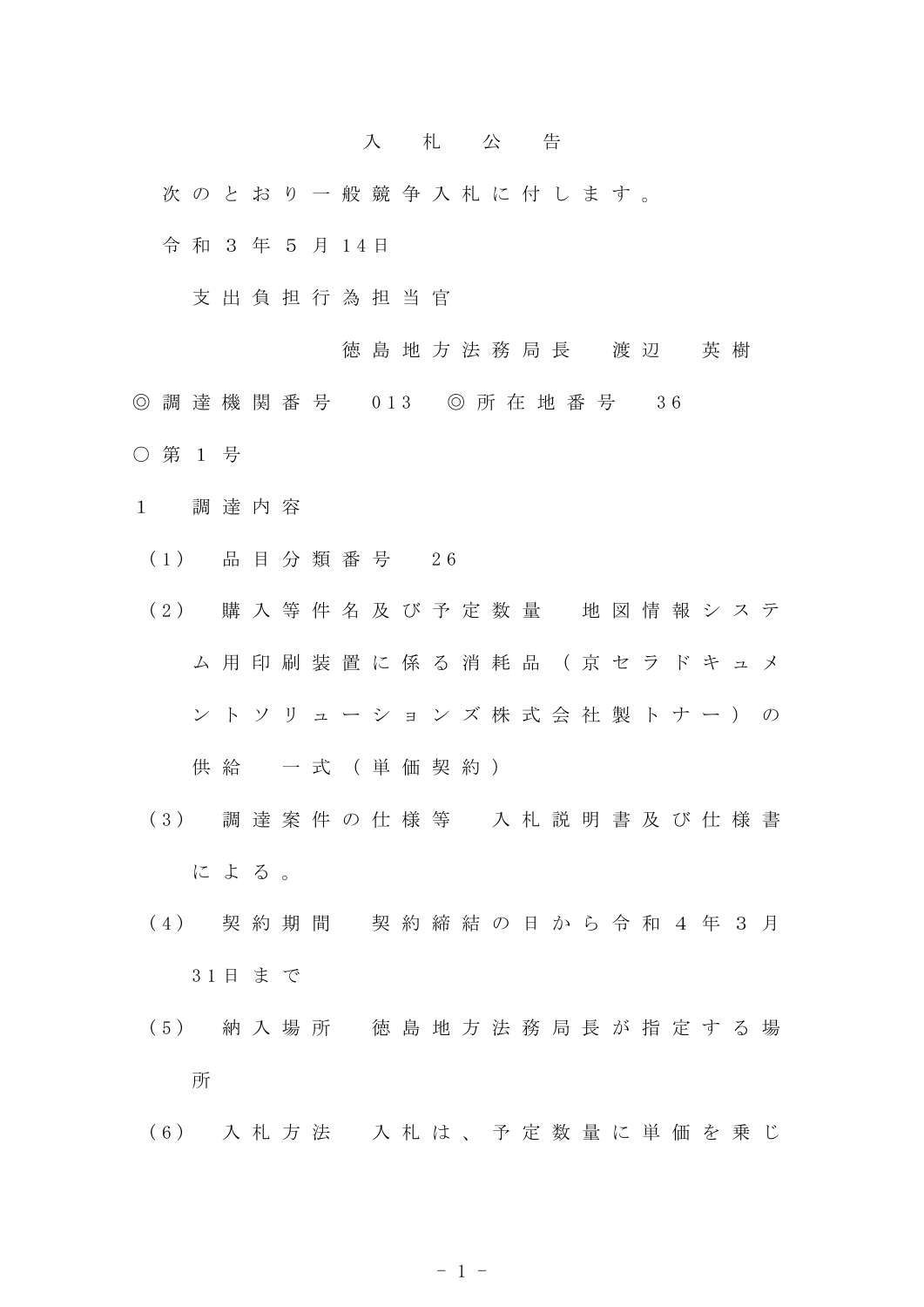た 総 価 で 行 う 。 落 札 決 定 に 当 た っ て は 、 入 札 書 に 記 載 さ れ た 金 額 に 当 該 金 額 の 1 0 パ ー セ ン ト に 相 当 す る 額 を 加 算 し た 金 額 ( 当 該 金 額 に 1 円 未 満 の 端 数 が あ る と き は 、 そ の 端 数 金 額 を 切 り 捨 て る も の と す る 。)を も っ て 落 札 価 格 と す る の で 、 入 札 者 は 、 消 費 税 及 び 地 方 消 費 税 に 係 る 課 税 事 業 者 で あ る か 免 税 事 業 者 で あ る か を 問 わ ず 、 見 積 も っ た 契 約 金 額 の 1 1 0 分 の 1 0 0 に 相 当 す る 金 額 を 入 札 書 に 記 載 す る こ と 。

- 2 競 争 参 加 資 格
- ( 1 ) 予 算 決 算 及 び 会 計 令 第 7 0 条 の 規 定 に 該 当 し ない者であること。

な お 、 未 成 年 者 、 被 保 佐 人 又 は 被 補 助 人 で あ っ て 、 契 約 締 結 の た め に 必 要 な 同 意 を 得 て い る 者 は 、 同 条 中 、 特 別 の 理 由 が あ る 場 合 に 該当する。

- ( 2 ) 予 算 決 算 及 び 会 計 令 第 7 1 条 の 規 定 に 該 当 し な い 者 で あ る こ と 。
- ( 3 ) 令 和 元 ・ 2 ・ 3 年 度 法 務 省 競 争 参 加 資 格 ( 全 省 庁 統 一 資 格 )「 物 品 の 販 売 」 に お い て A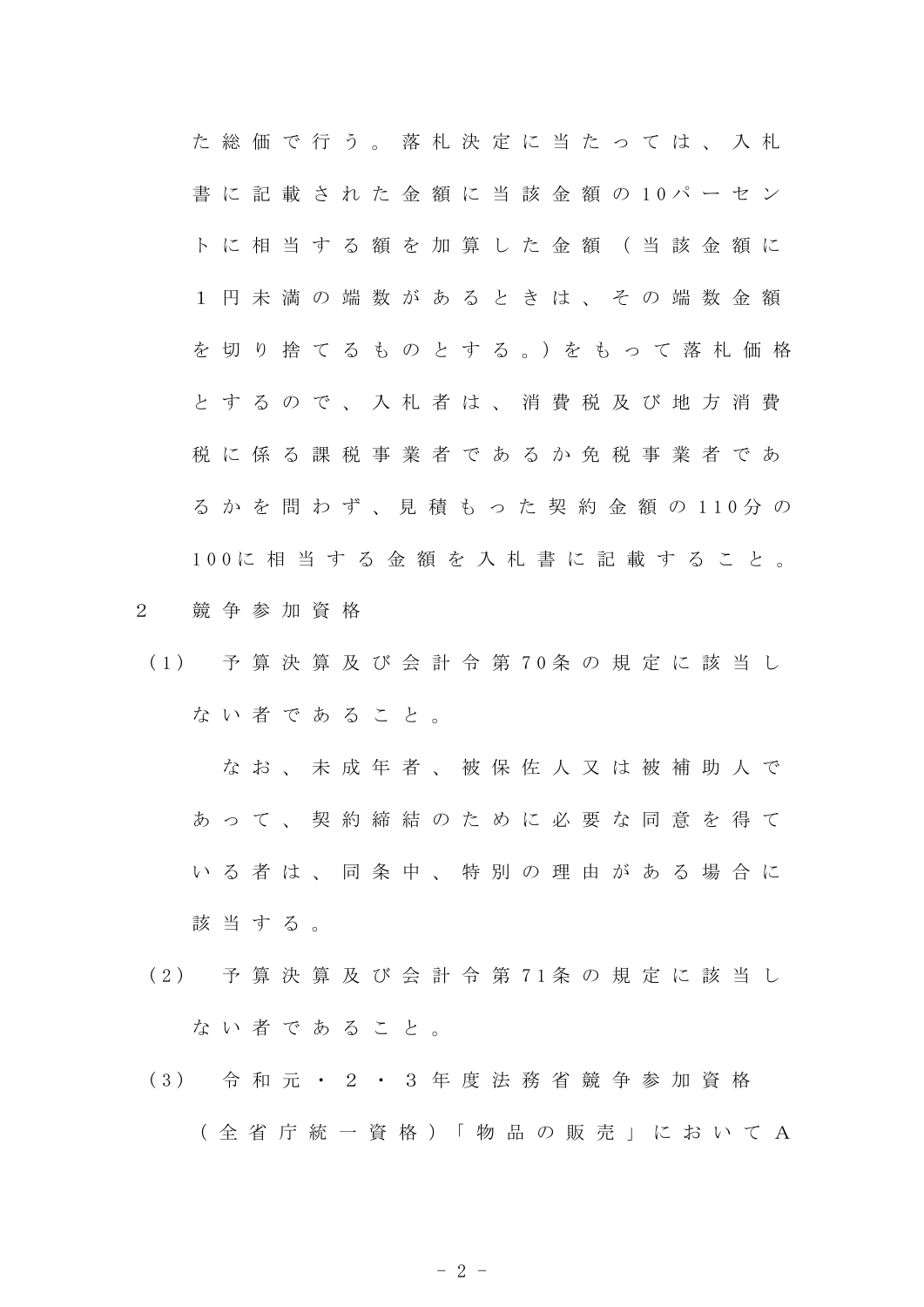又 は B の 等 級 に 格 付 け さ れ た 者 で あ る こ と 。

上 記 資 格 の 申 請 の 時 期 及 び 場 所 は 、 全 省 庁

統一資格審査申請の方法による。

- ( 4 ) 予 算 決 算 及 び 会 計 令 第 7 3 条 の 規 定 に 基 づ
	- き 、 支 出 負 担 行 為 担 当 官 が 定 め る 資 格 を 有 す る 者 で あ る こ と 。
- 3 入 札 書 の 提 出 場 所 等
- ( 1 ) 入 札 書 の 提 出 場 所 、 契 約 条 項 を 示 す 場 所 、 入 札 説 明 書 の 交 付 場 所 及 び 問 合 せ 先

〒 7 7 0 ― 8 5 1 2 徳 島 県 徳 島 市 徳 島 町 城 内 6 ―

6 徳 島 地 方 法 務 局 会 計 課 用 度 係 田 中 佐

織 電話 0 8 8 – 6 2 2 – 4 3 7 9

- ( 2 ) 入 札 説 明 書 の 交 付 方 法 上 記 ( 1 ) の 交 付 場 所 にて交付する。
- ( 3 ) 入 札 書 の 受 領 期 限 令 和 3 年 7 月 6 日 1 7 時 1 5 分
- (4) 開札の日時及び場所 令和3年7月7日10 時 0 0 分 徳 島 地 方 法 務 局 3 階 会 議 室

4 そ の 他

( 1 ) 契 約 手 続 に お い て 使 用 す る 言 語 及 び 通 貨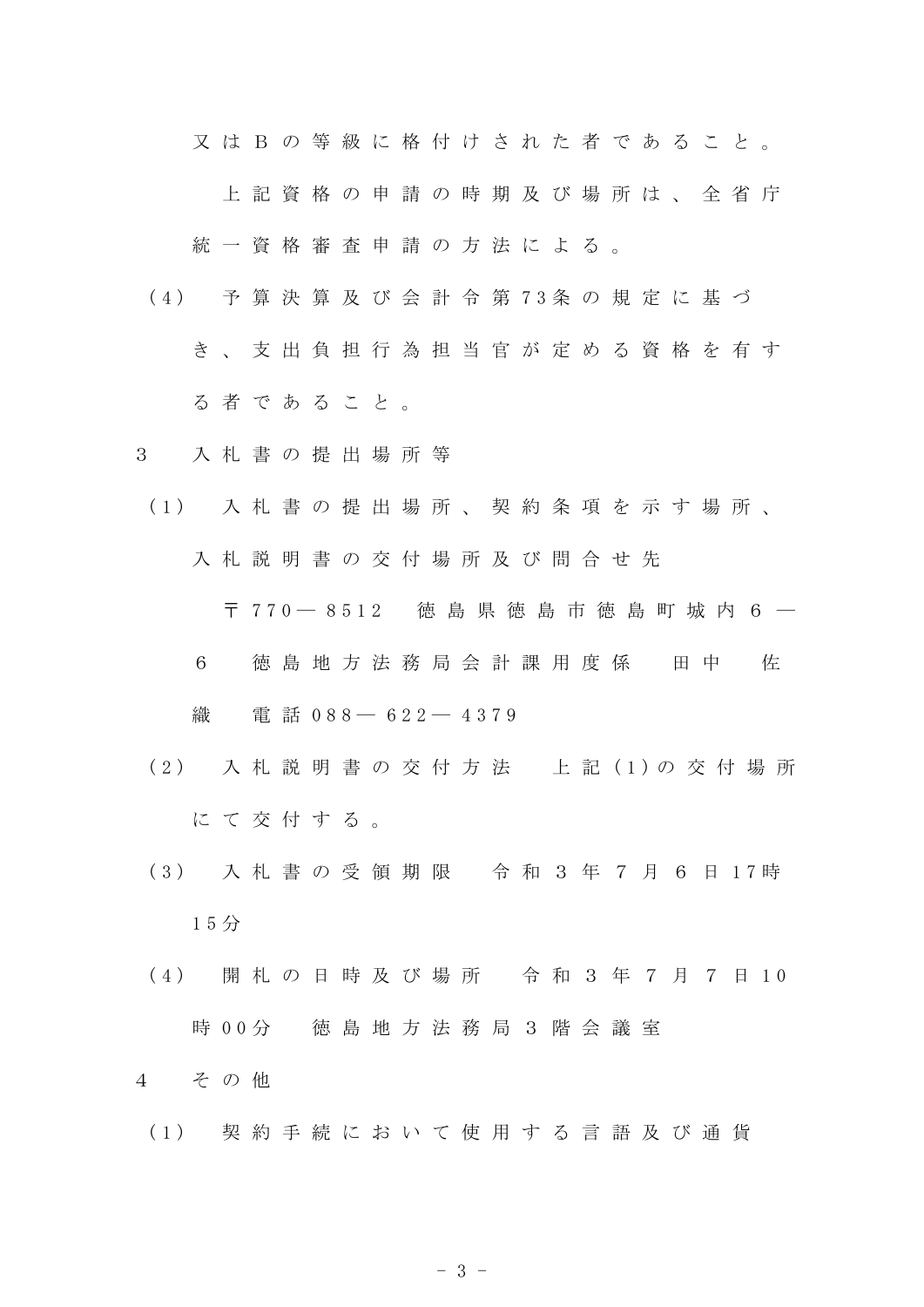日 本 語 及 び 日 本 国 通 貨

- (2) 入 札 保 証 金 及 び 契 約 保 証 金 の 納 付 免 除 ( 3 ) 入 札 者 に 要 求 さ れ る 事 項 こ の 一 般 競 争 に 参 加 を 希 望 す る 者 は 、 入 札 説 明 書 に 示 す 履 行 証 明 書 を 作 成 し 、 提 出 期 限 ま で に 提 出 す る こ と 。 提 出 さ れ た 履 行 証 明 書 を 支 出 負 担 行 為 担 当 官 が 審 査 し た 結 果 、 こ の 公 告 に 示 し た 作 業 を 履 行 す る こ と が で き る と 認 め ら れ た 者 に 限 り 、入 札 に 参 加 す る こ と が で き る も の と す る 。 な お 、 提 出 し た 履 行 証 明 書 に つ い て 説 明 を 求 め ら れ た と き は 、 こ れ に 応 じ な け れ ば な ら な  $V^{\lambda}$ 。
- ( 4 ) 入 札 の 無 効 こ の 公 告 に 示 し た 競 争 参 加 資 格 の な い 者 が し た 入 札 及 び 入 札 に 関 す る 条 件 に 違 反 し た 入 札 は 、 無 効 と す る 。
- ( 5 ) 契 約 書 作 成 の 要 否 要
- ( 6 ) 落 札 者 の 決 定 方 法 こ の 公 告 に 示 し た 物 品 を 納 入 す る こ と が で き る と 支 出 負 担 行 為 担 当 官 が 判 断 し た 資 料 及 び 入 札 書 を 提 出 し た 入 札 者 で あ っ て 、 予 算 決 算 及 び 会 計 令 第 7 9 条 の 規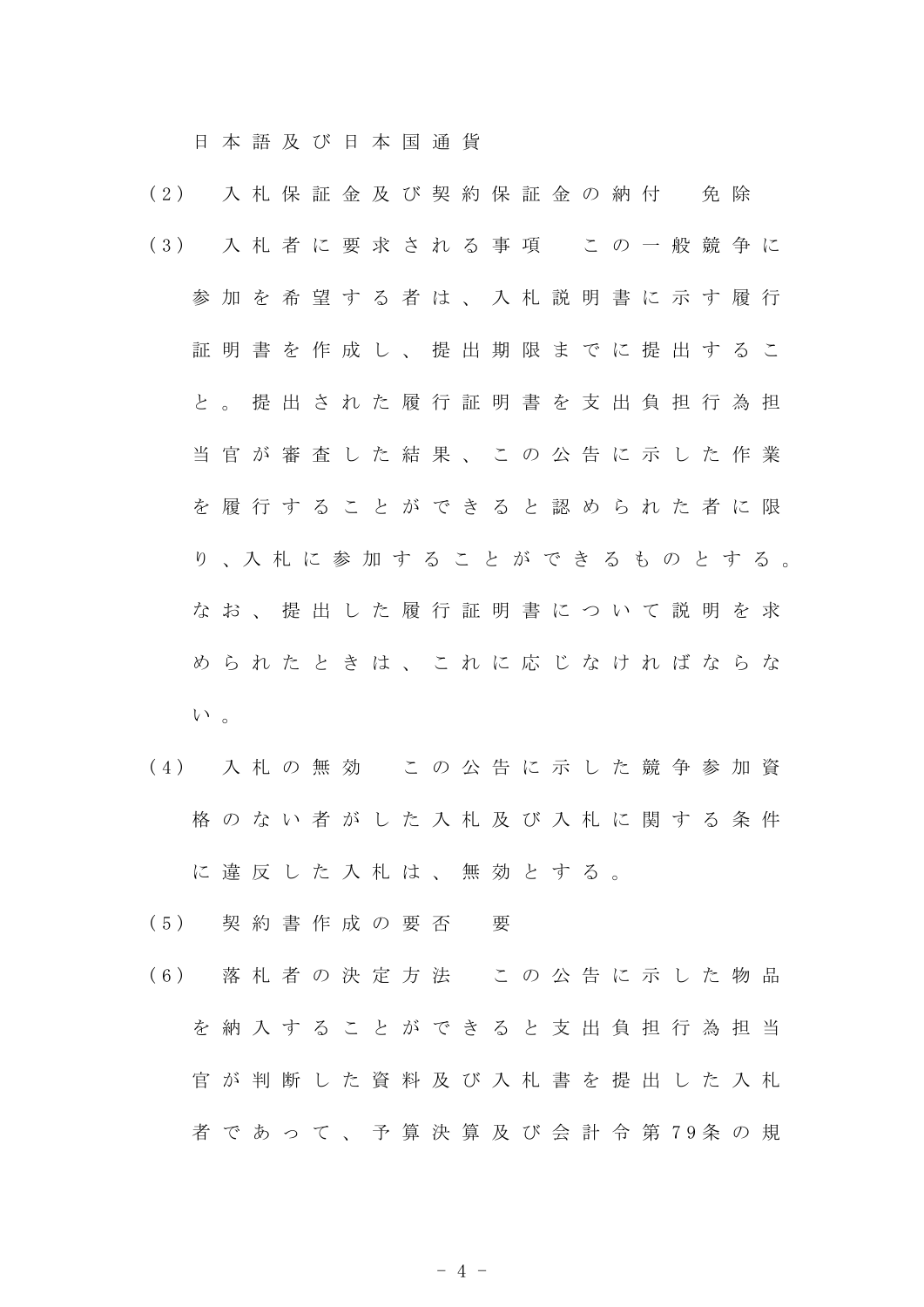定 に 基 づ い て 作 成 さ れ た 予 定 価 格 の 制 限 の 範 囲 内 で 最 低 価 格 を も っ て 有 効 な 入 札 を 行 っ た 者 を 落 札 者 と す る 。

- (7) 手続における交渉の有無 無
- ( 8 ) 電 子 調 達 シ ス テ ム の 利 用 本 件 は 、 電 子 調 達 シ ス テ ム を 利 用 す る こ と が で き る 案 件 で あ る 。
- ( 9 ) 詳 細 は 、 入 札 説 明 書 に よ る 。
- 5 S u m m a r y
	- (1) Official in charge of disbursement of the procuring entity: Hideki Watanabe, T o ku sh i ma District Legal Affairs Bureau 1 e n g t h
	- (2) Classification of the products to be p r o c u r e d : 2 6
	- (3) Nature and quantity of the products to be purchased: Consumables for printer t o be used in the geographic information s y s t e m ( m a n u f a c t u r e d b y K Y O C E R A D o c u m e n t Solutions Company, Ltd. toner.) 1 set

 $-5 -$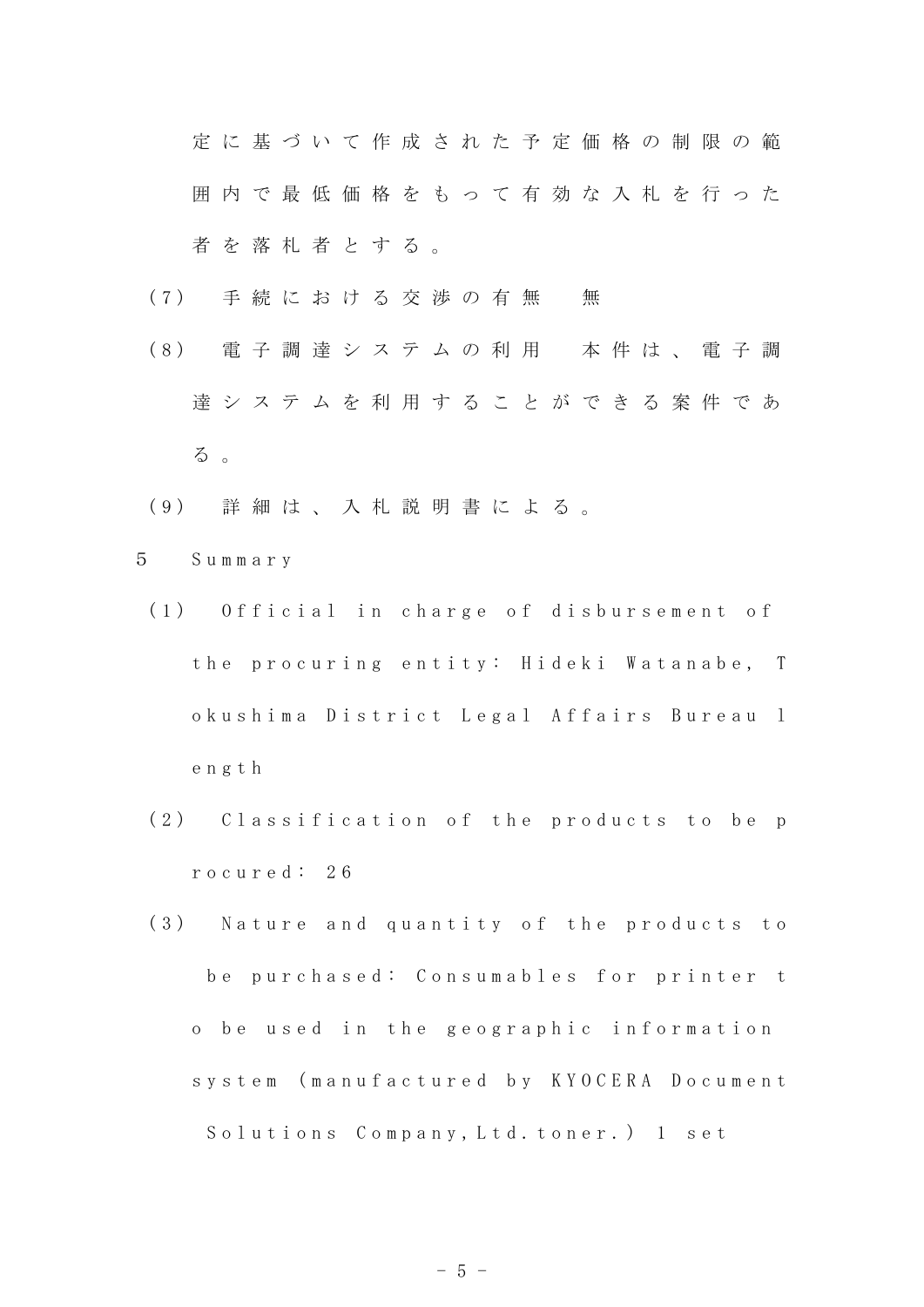- (4) Delivery period: From the contract dat e t h r o u g h 3 1 M a r c h 2 0 2 2
- (5) Delivery place: The place will be spec ified later.
- (6) Qualification for participating in the t en d e r i n g p r o c e d u r e s : S u p p l i e r s e l i g i b l e for participating in the proposed tend er are those who shall: ① Not come under Article 70 of the Cabinet Order concern ing the Budget, Auditing and Accounting. Furthermore, minors, Person under Conse rvatorship or Person under Assistance th at obtained the consent necessary for co n c l u d i n g a c o n t r a c t m a y b e a p p l i c a b l e u n der cases of special reasons within the said clause. ② Not come under Article 71 of the Cabinet Order concerning the Bud get, Auditing and Accounting. 3 Have Gra de A or B "Sale of products" in terms of the qualification for participating in